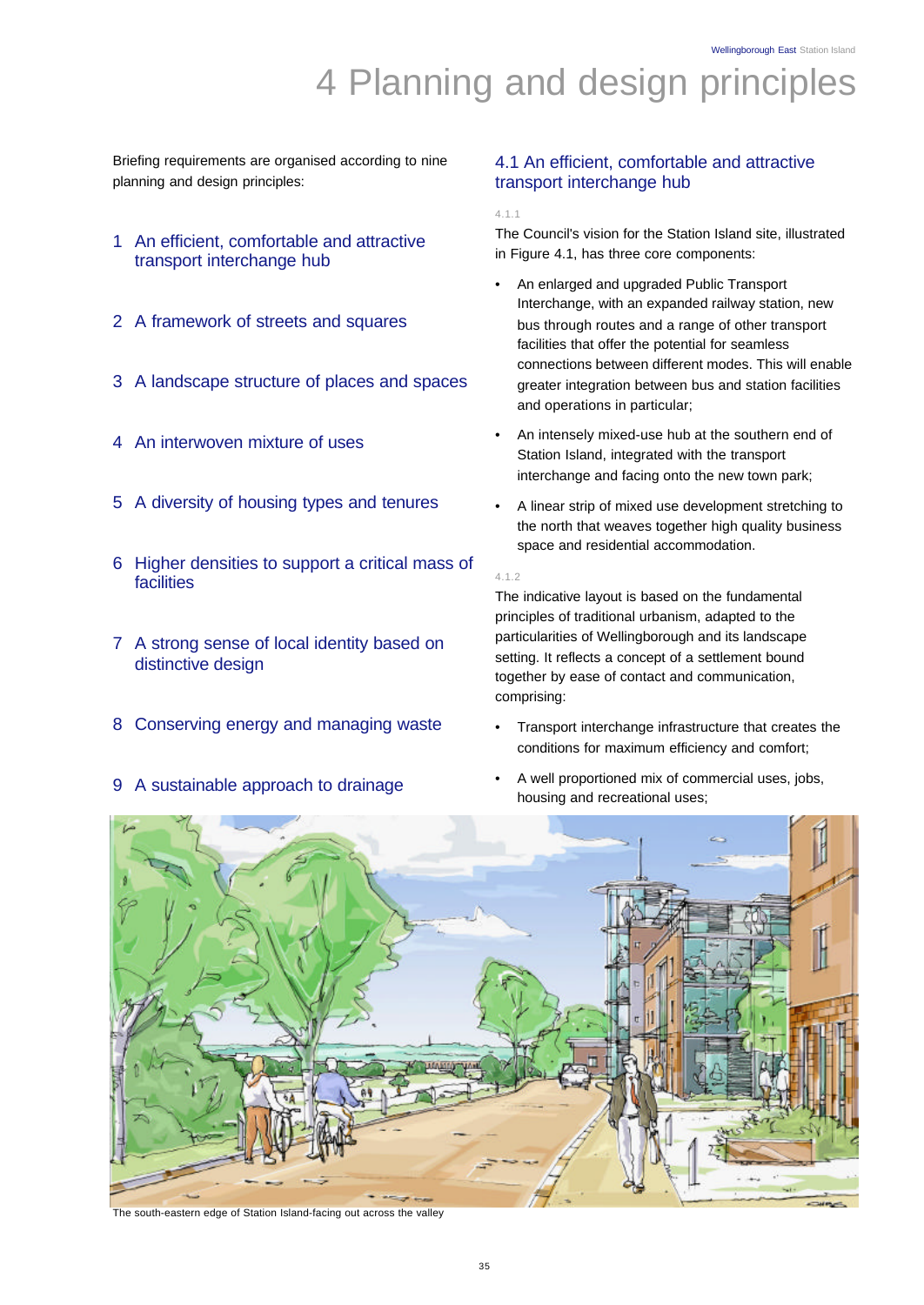

Figure 4.2 Movement framework

This map is based on Ordnance Survey material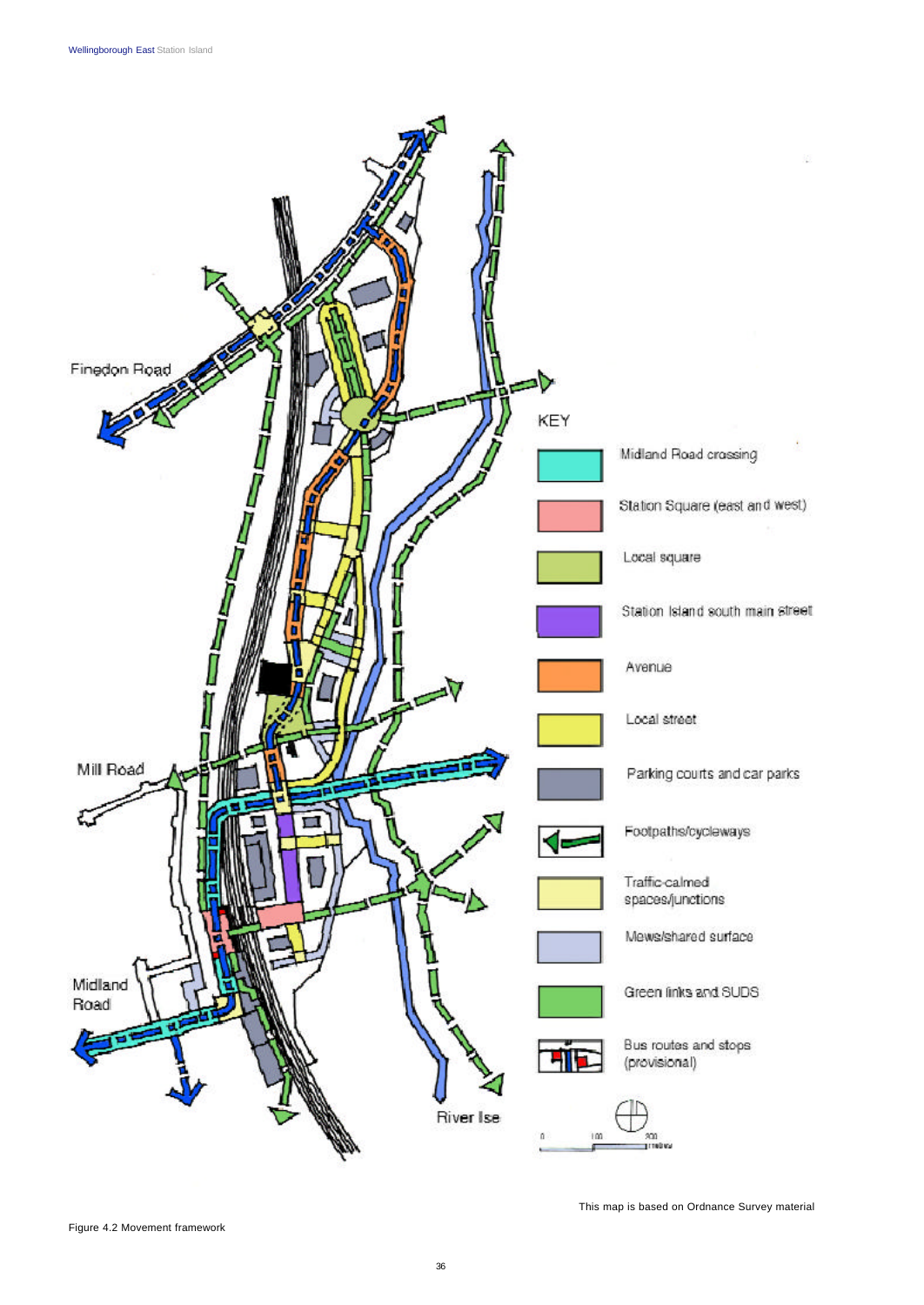- Workplaces, civic buildings, shops and residences positioned in close proximity and focused on a central public spaces;
- A network of interconnected streets providing a choice of routes to destinations and prioritising the needs of pedestrians, cyclists and buses and ensures that cars pass at a respectable speed;
- Bus routing and bus stops positioned to be within close walking proximity from homes and workplaces;
- An urban structure based on a street hierarchy that assigns different mixes, character and density ranges to their most logical positions within the overall plan;
- A clear distinction between building fronts facing onto public spaces and the rear of buildings facing onto private block interiors;
- A range of different public spaces provide a range of settings for play and relaxation;
- A clear landscape framework that preserves essential landscape features of the site and helps shape the unique qualities of the Station Island area.

# Strategic route network

#### 4.1.3

Organising the layout of the site so that it overcomes the constraints posed by the railway and valley as far as possible to reach out to the surrounding area is a significant challenge. There are significant benefits to ensuring the area is well connected, and yet traffic needs to be managed to ensure the principal routes do not create additional points of severance. Figure 4.2 illustrates the overall proposed route network. Whereas the avenue serving as a north-south spine for Station Island North will be designed to facilitate through movement by all modes, a range of measures will be introduced to ensure that the Eastern Relief Road serves as the principal strategic route for HGV traffic. Routes must also be designed to minimise the visual, aural and air quality impacts on existing and future residents.

# $4.1.4$

Transport proposals for Station Island need to be taken forward in conjunction with wider plans for the Wellingborough East route network, in particular:

- The proposed Eastern Relief Road, which will be introduced as early as is practicably possible and will serve to remove extraneous HGV traffic from the area. extending from Finedon Road to the north;
- The new Midland Road crossing, to connect with the new Wellingborough East Neighbourhood Centre to the east;

• Traffic calming and streetscape improvements to streets beyond the site area, such as Midland Road and Mill Road (described below).

# 4.1.5

Work is also ongoing as part of the Transport Impact Assessment preparatory process, to evaluate the impact of the development on the wider highways network and determine appropriate mitigating measures. This will include the need to manage traffic along the Senwick Road, Elsden Road and Eastfield Road corridor and along Midland Road.

# Pedestrian and cyclist circulation

# 4.1.6

A fundamental requirement of the development is to create a pleasant walking and cycling environment, which not only makes the Transport Interchange as easy as possible to get to, but ensures that the whole area is around the principles of walkability. The street network is therefore to be designed to give maximum permeability for ease of movement. Routes are aligned with natural desire lines to provide direct, attractive and comfortable links for pedestrians and cyclists and traffic-calmed links for other vehicles.

# 4.1.7

Dedicated strategic cycle route links through the area are to be provided, forming part of the wider Wellingborough Urban Cycle Strategy promoted by the Borough Council. These need to be well lit and attractively landscaped. Within the area, the network comprises the following routes:

- south of the railway station, leading through to Senwick Drive and into Castle Fields. The detailed design of this will need careful consideration in relation to the proposal to deck the southern station car park (see below);
- from Midland Road, over the proposed new pedestrian and cycle bridge at the station, through the proposed town park and up to Wellingborough East Neighbourhood Centre;
- an upgraded route between Mill Road and the railway station;
- a route between Mill Road, over the bridge, through the town park and up to Wellingborough East Neighbourhood Centre;
- a spine route through Station Island North, which branches off to the proposed second Wellingborough East local centre;
- a route along Finedon Road.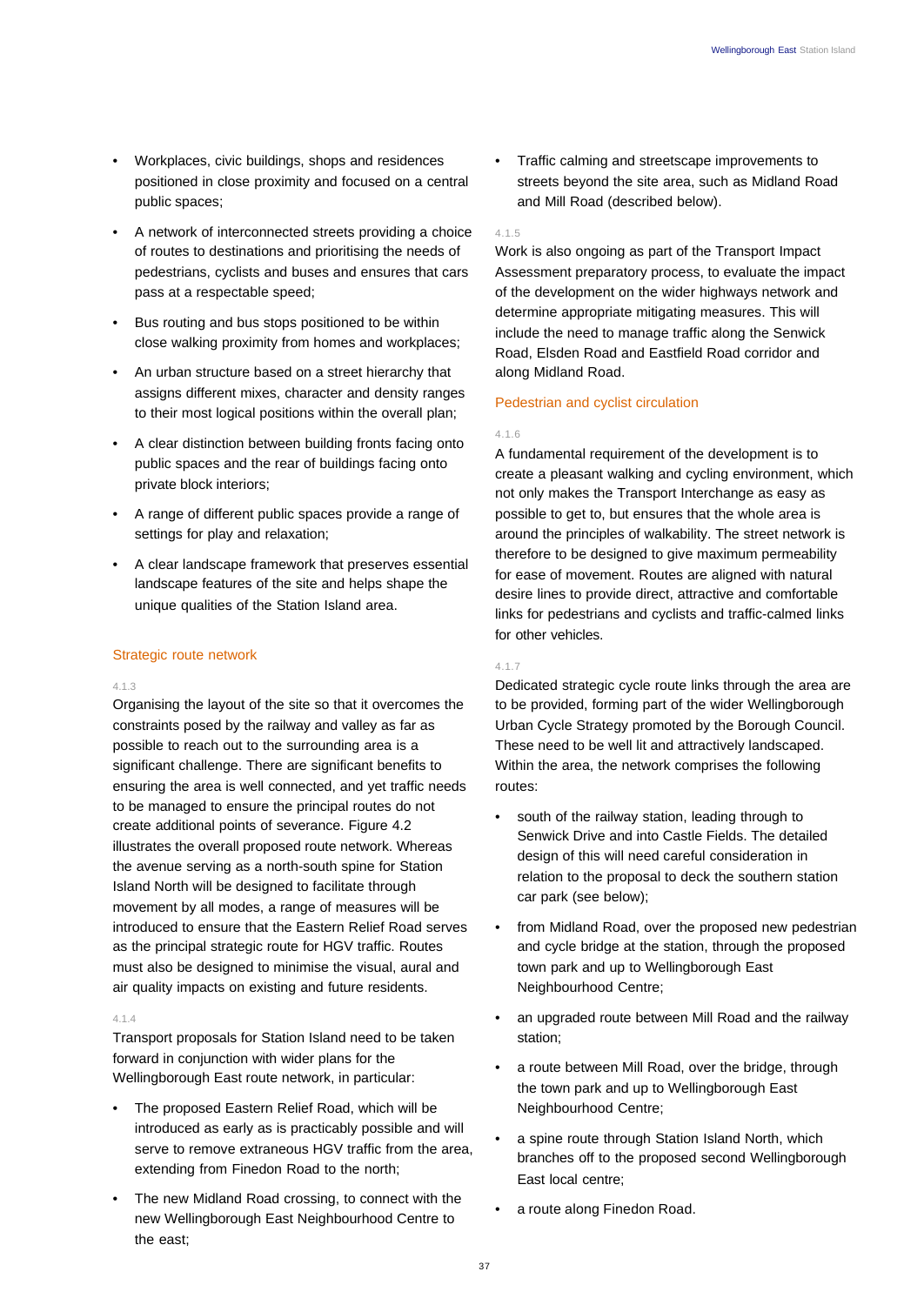# 4.1.8

Ensuring safe pedestrian and cycle routes to schools is a key influence on the design. Measures will need to be taken to enhance the quality of routes and junctions to schools in both the existing town to the west and to the new schools to be provided as part of the wider Wellingborough East proposals on the eastern sides of the Ise Valley.

# 4.1.9

Traffic calmed street design (to 20mph or less) can reduce the need for segregated cycle lanes, especially when the detailed layout design of junctions, crossings and surfaces has the needs of cyclists in mind. However, should this be considered necessary in the design of the Avenues, Station Island South Main Street and the Midland Road Crossing, then incorporating a raised kerb is helpful. Disjointed sections of cycle route are to be avoided.

#### A high quality bus network

#### 4.1.10

Developers are required to work with the bus operators and the County Council's Sustainable Transport team at an early stage to ensure the highway network serving the development is designed to accommodate bus routes which are capable of becoming commercially viable at a reasonable frequency, at least during Monday to Saturday daytimes. Such routes will need to:

- Serve the maximum possible catchment area and link appropriate origins and destinations in the shortest possible time to attract the maximum possible revenue
- Be as short and quick as possible to reduce operating costs
- Be funded through developer contributions during the period the development is being constructed and patronage is building up.

During the construction period, the road network should be constructed so that public transport can serve each area of the development before any of that area is occupied.

# 4.1.11

Bus routing and infrastructure will need to be fully integrated into designs for the interchange and within the network of principal streets serving the area. High quality waiting facilities are to be provided with shelter, seating, good lighting and timetable information. These will be placed at approximately 400m intervals, as indicated in Figure 4.2, and connected to the surrounding areas via attractive, well-lit footpaths. In the vicinity of the station, covered bus stops will be provided west of the station only and staggered to avoid conflict with the pedestrianonly station plaza. The Station Island South street network will enable buses to turn on the eastern side of the station, though this will not be possible on the western side of the station with the new station plaza and ramp up to the Midland Road crossing.

#### 4.1.12

The new route network is to include:

- an extension to Midland Road, over the new bridge, as the main east-west bus spine for Wellingborough East (at present Midland Road forms a cul-de-sac with Route 27 looping around at the railway station);
- a north-south bus link passing along Station Island between the new bridge and Finedon Road.

# The new Public Transport Interchange

#### 4.1.13

The plans for Wellingborough East envisage a significant station upgrade, so that a new entrance is provided to the east and a new pedestrian and cycle bridge is provided over the tracks. This will serve to place the station at a pivotal position between the Town Centre and Wellingborough East and provide a much larger and more balanced passenger catchment within easy walking distance of station facilities. The footpath / cycleway extending to Station Island and onward to the Neighbourhood Centre will further improve its accessibility.

# Future transport interchange requirements

#### 4.1.14

The specifications for the proposed upgrading and expansion of the railway buildings will be largely influenced by Network Rail and the Strategic Rail Authority's technical requirements. These are summarised in general terms below (and illustrated in Figure 4.3).

New eastern railway station building

# 4.1.15

Facilities contained in the new railway building to be located on Station Island east of the tracks will essentially mirror the existing facilities. Station size is to be in accordance with the requirements of a category 'C' station and the criteria set out in Network Rail's MFAS document. This will include:

- A waiting room with integral cafeteria / coffee shop (approx. 60 sq m plus kitchen and stores)
- Possible newsagents (30 sq m)
- **lavatories**
- Small convenience retail